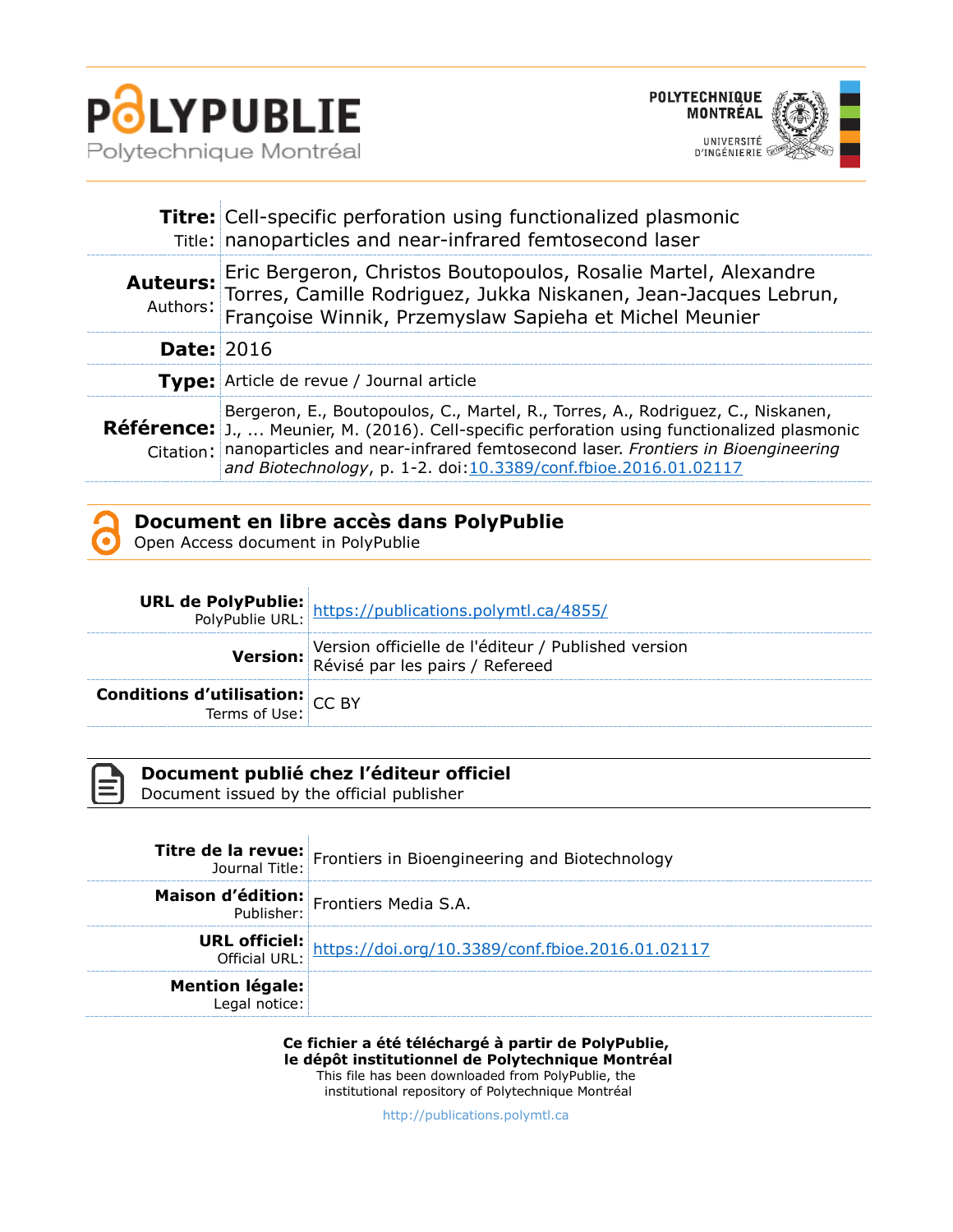

Search for articles, people, events and more.

EVENT ABSTRACT

« Back to Event

## Cell-specific perforation using functionalized plasmonic nanoparticles and near-infrared femtosecond laser

 $\alpha$ 

Eric Bergeron<sup>1\*</sup>, Christos Boutopoulos<sup>1, 2</sup>, Rosalie Martel<sup>1\*</sup>, Alexandre Torres<sup>1\*</sup>, Camille Rodriguez<sup>1\*</sup>, Jukka Niskanen<sup>3\*</sup>, Jean-Jacques Lebrun<sup>4\*</sup>, Françoise M. Winnik<sup>3, 5\*</sup>, Przemyslaw Sapieha<sup>6\*</sup> and Michel Meunier<sup>1\*</sup>

Polytechnique Montréal, Department of Engineering Physics, Canada

 $\,2$ University of St. Andrews, SUPA, School of Physics and Astronomy, United Kingdom

- $\overline{3}$ Université de Montréal, Faculty of Pharmacy and Department of Chemistry, Canada
- McGill University Health Centre, Division of Medical Oncology, Department of Medicine, Canada
- Nanoarchitectonics (MANA) and National Institute for Materials Science (NIMS), World Premier International (WPI) Research Center Initiative, International Center for Materials, Japan
- Hôpital Maisonneuve-Rosemont Research Center, Université de Montréal, Department of Ophthalmology, Canada

**Introduction:** Gold nanoparticles (AuNPs) have found numerous applications in nanomedicine, in view of their robustness, ease of functionalization and low toxicity<sup>[1],[2]</sup>. Our group has demonstrated that near-infrared (NIR) femtosecond (fs) laser excitation of 100 nm citrate-capped AuNPs enables high cell membrane perforation, while maintaining high cell viability and enabling transfection of

DNA plasmids into cancer cells<sup>[3]</sup>. Such laser irradiation of AuNPs minimizes the heat absorption from AuNPs and biological tissues

since they absorb energy very weakly in the NIR range<sup>[4],[5]</sup>. The amplification of the electromagnetic field around the irradiated AuNP can cause the generation of nanoplasma leading to a nanobubble, thus inducing cell perforation without AuNP fragmentation[3],[6]-[8].

Since selective targeting of diseased cells can increase therapeutic efficacy and limit off-target adverse effects, the next step for selective cell optoporation is to develop stable AuNPs which labeled targeted cells without affecting surrounding non-targeted cells. Here the receptor CD44 strongly expressed by cancer cells was used as a model for selective targeting and optoporation. Materials: Monoclonal anti-CD44 antibodies (Abs) from abcam. Orthopyridyl-disulfide-poly(ethylene glycol) (5kDa)-Nhydroxysuccinimide (OPSS-PEG-NHS) and HS-PEG (5kDa) from Nanocs. Citrate-capped AuNPs (50 µg/mL, 100 nm in diameter) from Nanopartz. HS-PEG (2kDa), PBS, Lucifer Yellow (LY) and DAPI from Sigma-Aldrich. Tetramethylrhodamine-wheat germ agglutinin (WGA) and Alexa 488-Abs from Life Technologies.

Methods: Abs were conjugated to OPSS-PEG-NHS (OPSS-PEG-Ab). AuNPs were functionalized with 0.01 OPSS-PEG-Ab/nm<sup>2</sup> and 5

 $\mu$ M HS-PEG<sup>[9]</sup>. The stability of functionalized AuNPs (fAuNPs) was evaluated by UV-visible spectroscopy and zeta potential measurements. Cells were incubated for 3 h with 8 µg/mL fAuNPs, washed with PBS, incubated with LY and treated with a 45 fs laser at 800 nm (Spitfire, Spectra Physics). Two hours after the laser treatment, the cells were washed with PBS, fixed and stained with DAPI.

**Results and Discussion:** The fAuNPs with HS-PEG (5kDa) were colloidally stable in cell culture medium containing serum proteins, while fAuNPs with HS-PEG (2kDa) were unstable.

Selective targeting with stable fAuNPs was confirmed by immunofluorescence, darkfield and fluorescence imaging, flow cytometry and SEM on targeted CD44<sup>+</sup> human cells (MDA-MB-231 breast cancer and ARPE-19 retinal pigmented epithelium) and on nontargeted CD44<sup>-</sup> mouse 661W photoreceptors (Fig. 1). The fAuNPs attached mostly as single particles 115 times more to targeted cells than to non-targeted cells.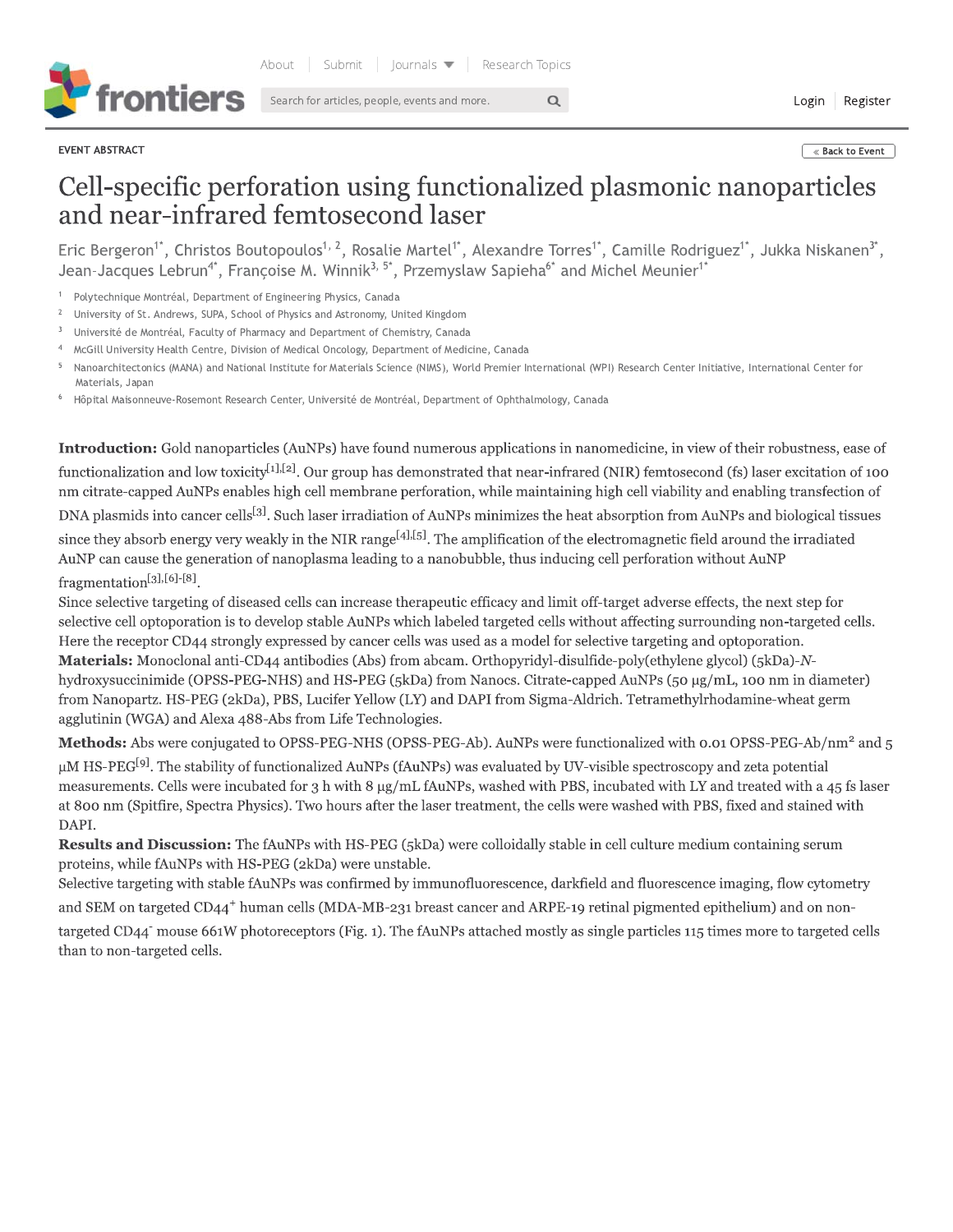

Selective optoporation of targeted cells was demonstrated with stable fAuNPs enhancing fs laser without affecting surrounding nontargeted cells (Fig. 2 and 3). Perforated cells in the laser-irradiated area were mainly targeted cells which accumulated LY, while untreated cells remained non-perforated<sup>[10]</sup>.



**Conclusion:** The proposed novel highly versatile treatment paradigm can be adapted to target and perforate other cell populations by adapting to desired biomarkers. Since living biological tissues absorb energy very weakly in the NIR range, the developed noninvasive tool may provide a safe, cost-effective clinically relevant approach to ablate pathologically deregulated cells and limit complications associated with surgical interventions.

This work was supported by Le Fonds de recherche du Québec, Consortium québécois sur la découverte du médicament (CQDM), the Natural Science and Engineering Research Council of Canada (NSERC) and Canadian Institutes of Health Research (CIHR). EB received funding from Fonds de recherche du Québec - Santé and CB acknowledges funding from the EU under a Marie Curie Fellowship, FP7-PEOPLE-2013-IOF, project reference 624888. David Rioux, Sergiy Patskovsky, Rémi Lachaine, Alexandra Thibeault-Eybalin, Ariel Wilson, Flavie Lavoie-Cardinal and Yves Drolet are acknowledged for technical assistance and fruitful discussions. The authors also thank Danièle Gagné and Gaël Dulude from the IRIC flow cytometry platform for assistance with flow cytometry.

## **References:**

[1] X. Huang, P. K. Jain, I. H. El-Sayed and M. A. El-Sayed (2007) Gold nanoparticles: Interesting optical properties and recent applications in cancer diagnostics and therapy, Nanomedicine  $2(5):681-693$ .

[2] K. Weintraub (2013) The new gold standard, Nature  $495(7440):S14-S16$ .

[3] J. Baumgart, L. Humbert, É. Boulais, R. Lachaine, J.-J. Lebrun and M. Meunier (2012) Off-resonance plasmonic enhanced femtosecond laser optoporation and transfection of cancer cells, Biomaterials  $33(7)$ :2345-2350.

[4] É. Boulais, R. Lachaine and M. Meunier (2012) Plasma mediated off-resonance plasmonic enhanced ultrafast laser-induced nanocavitation, Nano Letters 12(9):4763-4769.

[5] R. Weissleder (2001) A clearer vision for in vivo imaging, Nature Biotechnology  $19(4)$ ; 316-317.

[6] E. Boulais, R. Lachaine, A. Hatef and M. Meunier (2013) Plasmonics for pulsed-laser cell nanosurgery: Fundamentals and applications, Journal of Photochemistry and Photobiology C: Photochemistry Reviews 17:26–49.

[7] C. Boutopoulos, E. Bergeron and M. Meunier (2015) Cell perforation mediated by plasmonic bubbles generated by a single near infrared femtosecond laser pulse, Journal of Biophotonics, in press. doi: 10.1002/jbio.201500135.